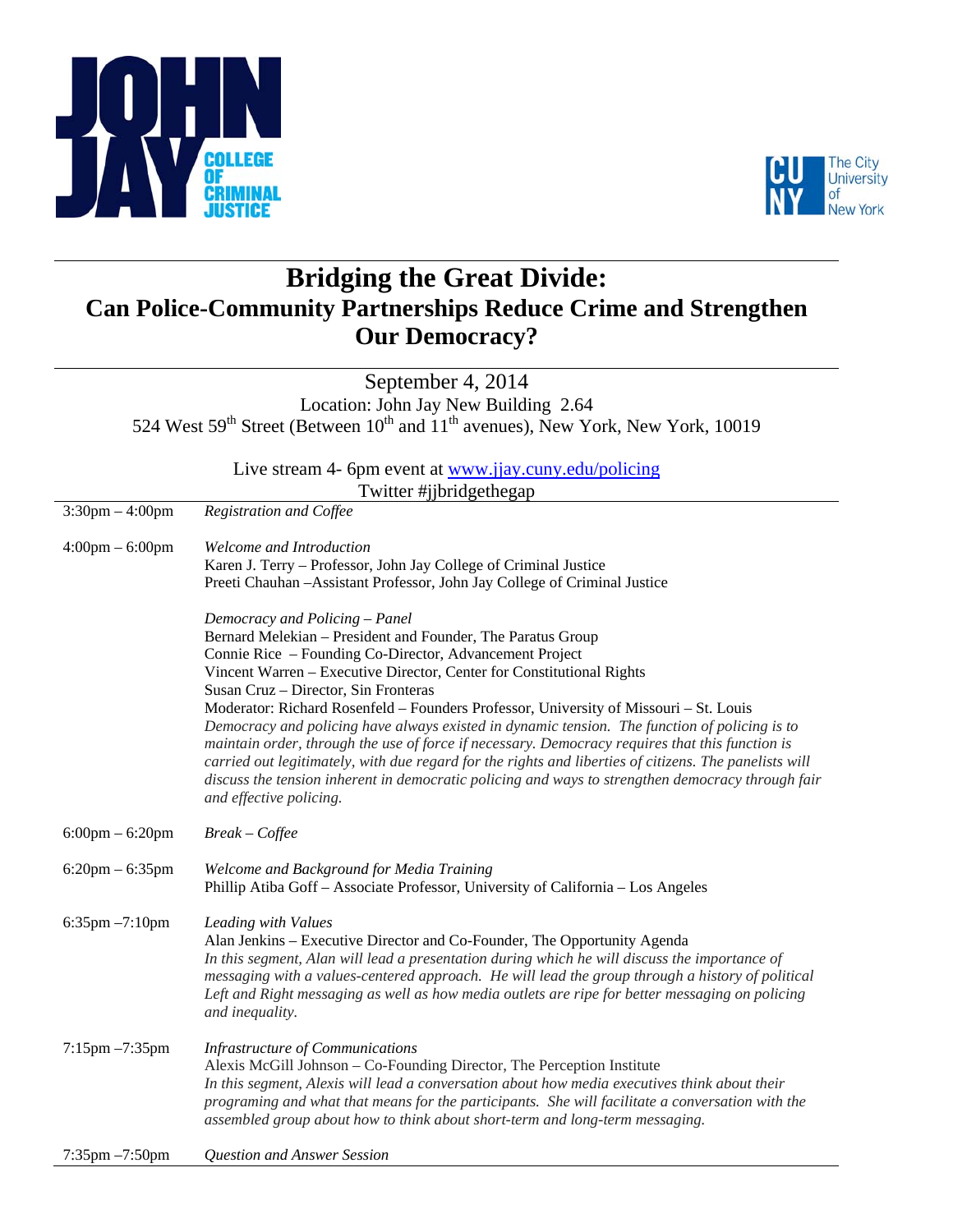## September 5, 2014 Location: John Jay New Building 9.64 524 West 59<sup>th</sup> Street (Between  $10^{th}$  and  $11^{th}$  avenues), New York, New York, 10019

| Live stream event at www.jjay.cuny.edu/policing |                                                                                                                                                                                                                                                                                                                                                                                                                                                                                                                                                                                                                                                                                                                                                                                                                                                                                                                                                                                                                                                                                                                |
|-------------------------------------------------|----------------------------------------------------------------------------------------------------------------------------------------------------------------------------------------------------------------------------------------------------------------------------------------------------------------------------------------------------------------------------------------------------------------------------------------------------------------------------------------------------------------------------------------------------------------------------------------------------------------------------------------------------------------------------------------------------------------------------------------------------------------------------------------------------------------------------------------------------------------------------------------------------------------------------------------------------------------------------------------------------------------------------------------------------------------------------------------------------------------|
|                                                 | Twitter #jjbridgethegap                                                                                                                                                                                                                                                                                                                                                                                                                                                                                                                                                                                                                                                                                                                                                                                                                                                                                                                                                                                                                                                                                        |
| $8:00am - 8:30am$                               | <b>Registration and Coffee</b>                                                                                                                                                                                                                                                                                                                                                                                                                                                                                                                                                                                                                                                                                                                                                                                                                                                                                                                                                                                                                                                                                 |
| $8:30am - 9:00am$                               | Welcome and Introduction<br>Jeremy Travis - President, John Jay College of Criminal Justice                                                                                                                                                                                                                                                                                                                                                                                                                                                                                                                                                                                                                                                                                                                                                                                                                                                                                                                                                                                                                    |
| $9:00am - 10:30am$                              | <b>Building the Violence Prevention Field</b>                                                                                                                                                                                                                                                                                                                                                                                                                                                                                                                                                                                                                                                                                                                                                                                                                                                                                                                                                                                                                                                                  |
|                                                 | Models - Presentation<br>Susan K. Lee - National Director, Advancement Project - Urban Peace<br>Michael McBride - Pastor, Director of Urban Strategies, Lifelines to Healing, PICO Network<br>A brief presentation on models of violence reduction including the Comprehensive Violence<br>Reduction Strategy and Ceasefire.                                                                                                                                                                                                                                                                                                                                                                                                                                                                                                                                                                                                                                                                                                                                                                                   |
|                                                 | Must-Have Components - Panel<br>Teny O. Gross – Executive Director, The Institute for the Study and Practice of Nonviolence<br>Ron Noblet – Consultant, Gangs & Violence, Advancement Project – Urban Peace<br>Melvyn Hayward - Executive Director, H.E.L.P.E.R. Foundation<br>Delores Jones-Brown - Professor, John Jay College of Criminal Justice<br>Moderator: Fernando Rejón - Deputy Director, Advancement Project - Urban Peace<br>This panel will focus on a new collaborative framework for addressing serious violence, which is<br>based on an explicit recognition of how breakdowns in relationships between police and<br>communities facilitate violence. It will also discuss how toxic experiences on both sides of the<br>equation produce and sustain these breakdowns and how constructive engagements with both police<br>and communities can substantially repair such relationships. Lastly, it will discuss the emerging<br>understanding of "legitimacy"; and how cities can use existing law enforcement, community, and<br>social service capacity to implement violence reduction. |
| $10:30$ am - $10:45$ am                         | <b>Break</b>                                                                                                                                                                                                                                                                                                                                                                                                                                                                                                                                                                                                                                                                                                                                                                                                                                                                                                                                                                                                                                                                                                   |
| $10:45am - 11:20am$                             | Violence Reduction Strategy - Exercise<br>Fernando Rejón – Deputy Director, Advancement Project – Urban Peace<br>Rosie Washington - Minister and Organizer, MICAH Project<br>This exercise will use a socio-ecological model and engage the audience to participate in "wrap<br>around" approach that demonstrates the role of law enforcement, community intervention workers,<br>prevention and reentry service providers, and the importance of equity in addressing violence. This<br>exercise will focus on the individual, family, and community-level approaches to "treating"<br>violence through coordination of services as opposed to a siloed approach. It aims to provide a<br>participatory and visual representation of how coordination of the five essential components of a<br>comprehensive approach can reduce violence.                                                                                                                                                                                                                                                                   |
| $11:25am - 12:25pm$                             | Building Police Legitimacy with Community Stakeholders - Panel<br>Phillip C. Tingirides - Area Commanding Officer, Southeast Community Police Station, Los<br><b>Angeles Police Department</b><br>Phillip Atiba Goff - Associate Professor, University of California - Los Angeles<br>K. Edward Copeland - Reverend, New Zion Baptist Church/RAVEN (Rockford Area Violence<br><b>Elimination Network)</b><br>David M. Kennedy - Professor and Center Director, John Jay College of Criminal Justice<br>Moderator: Jon M. Shane -- Professor, John Jay College of Criminal Justice<br>Panelists will discuss the importance of police legitimacy in violence reduction. They will also<br>discuss ways to increase legitimacy as well as address how communities and law enforcement can<br>work together to build police legitimacy.                                                                                                                                                                                                                                                                           |